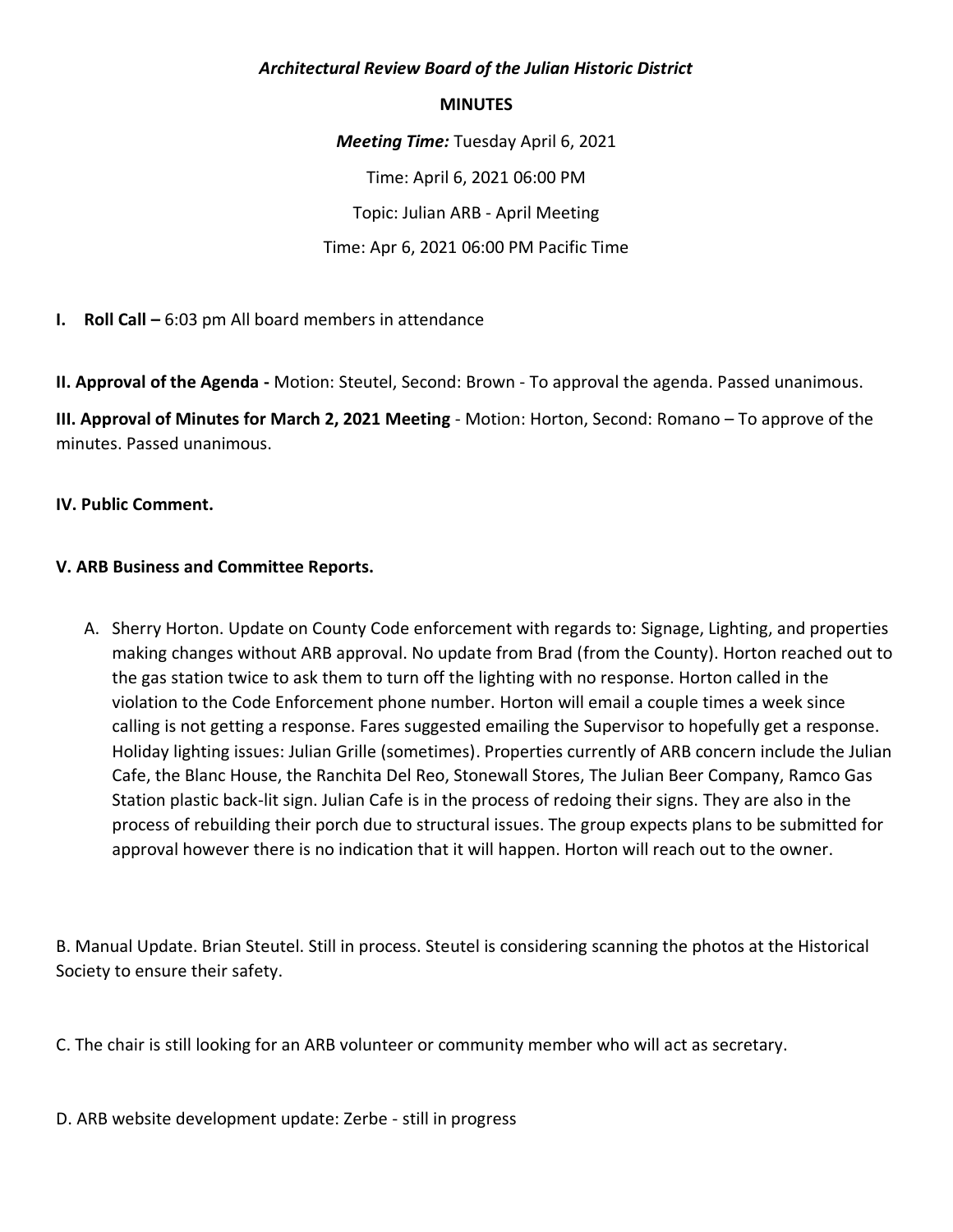E. Board member terms. Seats 1, 3, 4, and 7 all need reappointment by the Board of Supervisors. All 4 seats have indicated that they would like to continue as members. The ARB needs a motion to re-appoint Tony Romano. The Julian Planning group needs to re-appoint Pat Brown and Brian Steutel. The group is waiting on the Chamber to reappoint Zane.

Seat 1: Bobbi Zane (Chamber) - will be added to the Chamber agenda

Seat 3: Brian Stuetel, - will be added to the Planning Group agenda

Seat 4: Tony Romano (ARB seat)- Motion: Zane, Second: Horton – To reappoint Tony Romano to seat 4 on the Julian ARB. Zerbe will send Romano the application that needs to be sent to the County.

Seat 7: Pat Brown - application received and on the Planning Group agenda

# **VI. Action Items:**

# **A. New Business**

- 1. Philippe Bodnar and Rene Wischusen 2748 Highway 79 APN: 291-410-08 Residence Plans The owners are still researching the exterior materials. The home will be on a raised foundation. The group will need to see the materials that will be used. Owner provided architect with ARB requirements. Rene noted that in the manual it states that if the structure is not visible, a waiver can be obtained. Since the structure is blocked by trees only (trees can be removed), a waiver does not apply. Also, the structure could be seen from other areas of town. Owner asked for the ARB approved paint palette. Comments/suggestions from the group include:
- The design looks too contemporary. Owners were advised to view other ARB approved homes in the area for reference.
- Suggested paint colors are wood, grey and white
- The structure needs more of a roof pitch
- If stones are going to be used on the exterior, Julian schist is the suggested stone.
- Roofing material should have historical looking shingles or be metal.
- Group suggested solar panels that are not visible or resemble shingles
- View the manual for window and door suggestions.
- Suggested materials are: board & batten, hardy board, Ce-Dar shingles.
- The window above the front door will need to be removed and the covering of the pillars will need to be modified.
- Any exterior lighting should comply with dark sky requirements.
- Review the window placement due to the County requirement of 2x6 framing.

2. Blanc House, 2603 "C" St. Adam Dailey APN 291-087-01. Seeking approval for fencing that has already been constructed. The owner needs more guidance on how to fix the fence. He will do more research and would like to revisit the issue next month when he is more prepared. The group reminded the owner that any work done to the exterior of the building will need to be approved. Owner plans to only repaint the building (the same color) and repair the front deck.

3. Julian Beer Company Jeremy Marsaglia, 2315 Main St. APN 291-040-67 - Original Historic Bailey House and Silvers Store. Site Plan review progress. Tesla Solar Panels. No appearance by the owner